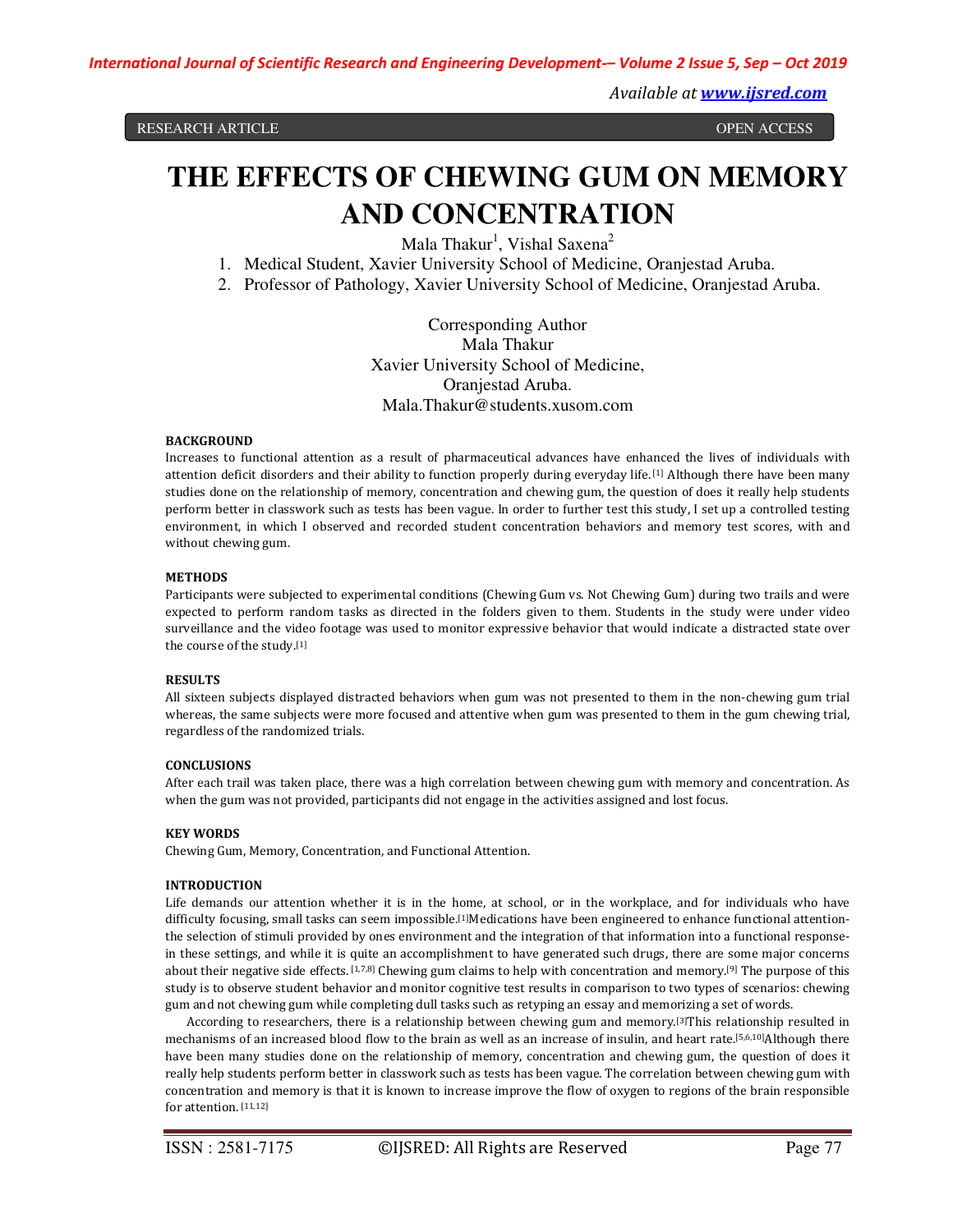Chewing gum increases alertness and leads to changes in cognitive performance.[9]Preliminary research has shown that participants that chewed gum results in elevated alertness, which consequently lead to improvements in cognitive performance.[13]If chewing gum helps with concentration and memory, then this method will help improve student study strategies and test scores which will result in fewer dropouts and increase in school attendance. This would be a cheap and effective way to help increase student performance and can lead to more students graduating that would result in higher school rankings.

#### **Objective of the Study**

The objective of the study was to determine the relationship between memory, concentration, and chewing gum. The idea was to determine the effects on participants memory as well as concentration in the presence and absence of chewing gum.

### **METHODS**

#### **Study design:** Comparative experimental design

Techniques used to perform the following comparative experimental design were made at random with the intentions of solely focusing on uninteresting topics.Data collected from this experiment were based off the online memory test score on psychologistworld.comas well as video analysis that was generated through MacBook Pro's photobooth. This website allows users to do a memory test using day to day items, by remembering them for 30 seconds and recalling them by typing it out in the next template. The website then generates a score out of 12. According to the website, the average score is 7 +or- 2, which means that if the scores lies between 5 and 9, the individual's memory is working at average capacity however;the website also provides different techniques to improve memory such as regular use of mental faculties, mental exercise and yoga to decrease stress.The data collected from the participants were uploaded to the pyschologistworld.com webpage and the scores were generated.

#### **Sample**

A sample of sixteen participants between the ages of eighteen to twenty-threeyears old who have difficulty memorizing and concentrating during simple tasks were selected as subjects.The sample size was taken based on the convenience of the study. After obtaining IRB approval, Holy Names University announced the recruitment of participants for the research study. Participants interested in joining the research study were asked to email the research head. The sample size was determined by the number of emails and interested participants, which was a total of sixteen students. All the participants were current students of Holy Names University and all of them signed consent forms prior to the experiment. These participants all varied from different undergraduate majors as well as double majors. The subjects were given a survey to make sure they had efficient amount of sleep before taking part in the study. The subjects had no specific time limits for the concentrative as well as memory activities, which were under video surveillance. Typical activities that were used to distract the subject from the main objective, which was chewing gum and not chewing gum when performing the memory test as well as retyping a uninteresting paper, included: bouncing the paddle ball for fifteen minutes, stabbing a tooth pick into a cupcake wrapper, drawing certain shapes, and placing tooth picks in a bag one by one.

#### **MacBook**

Video analysis was gathered at Holy Names University in Oakland CA on November 10<sup>th</sup>, 12<sup>th</sup>, and 17<sup>th</sup> 2015. MacBook Photo Booth feature was used for video analysis. Video surveillance was used to monitor each of the subjects and was collected after they concluded the experiment.

#### **Procedure**

Subjects were given Survey A prior to the comparative experiment to determine if they had sufficient amounts of sleep.The experiment was set up in a non-stimulating room prior to the subjects arriving. Each station was separated by table dividers and had all the material present in order to conduct the experiment. Four MacBook laptops were set up with the video recorder on, web browser open to the memory test, and a blank Microsoft Word document for the concentration test. Each station consisted of twofolders containing a list of instructions, which were to be followed in numerical order.In one of these folders also consisted of one piece of sugar free Wrigley Extra gum to be used in the gum chewing trial.These folders were all identical to one another at each station but were randomized in regard to which trial was being done first (with or without gum). In order to maintain the randomization of the folders, one of the college professors was asked to randomly scatter both the folders to each and every station so that the participants and the research head would not know which folder consisted of what trial. These instructions contained pre designed random activities such as: bouncing the paddle ball for fifteen minutes, stabbing a tooth pick into a cupcake wrapper, drawing certain shapes, and placing tooth picks in a bag one by one to distract the subject from the main objective.The main objectives in this study were the memory test as well as the concentration test. The memory test was taken online at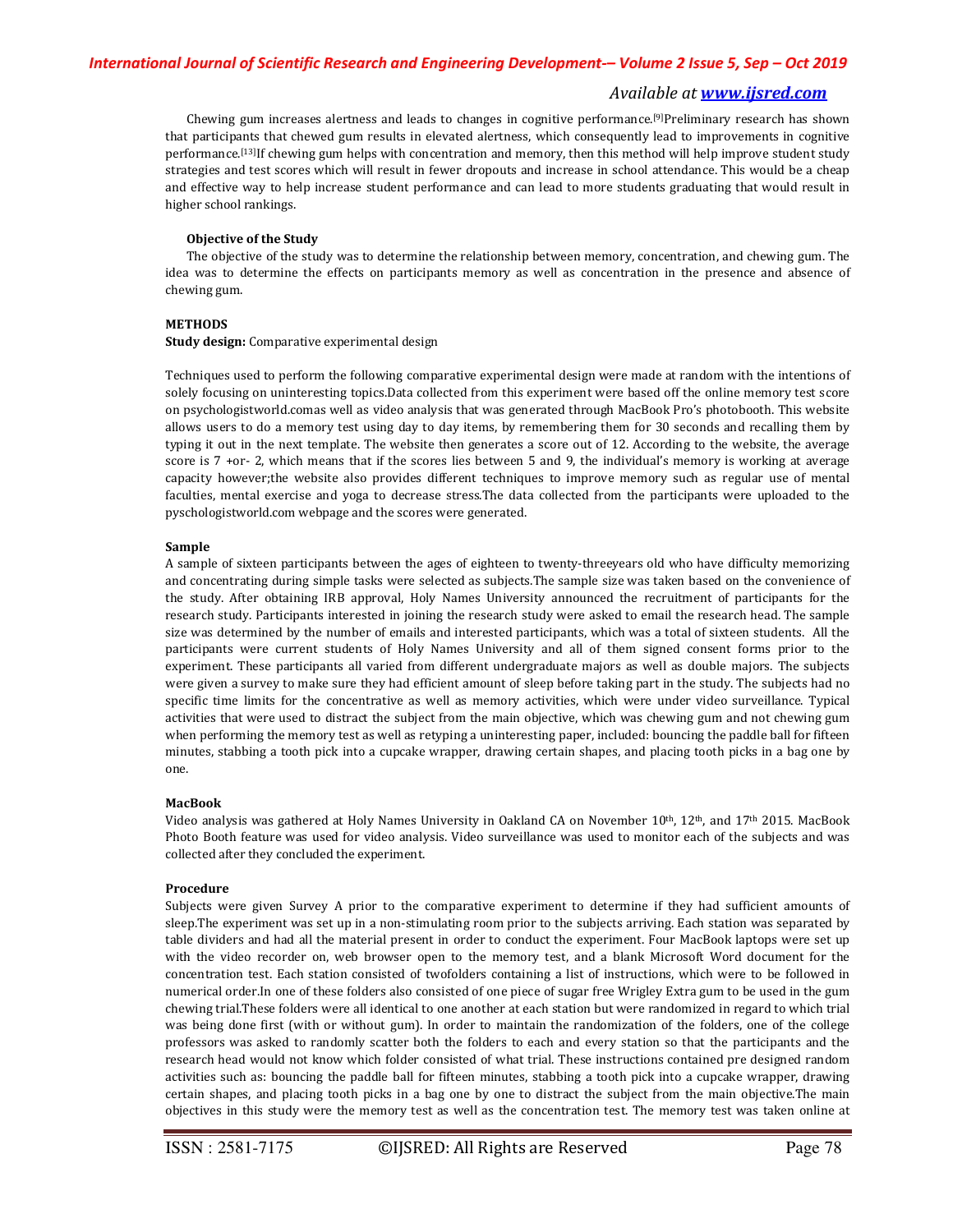psychologistworld.com, in which the participants are given a set of words where they are expected to recall and type the words in the same order to test their memory. Analysis of the memory test was provided by the scores obtained at the end of the test and were recorded by both myself as well as the subject to prevent any dishonesty. The concentration test analyzed by video surveillance of the subjects retyping a boring essay.This was solely done by observing the subjects body language as well as facial expressions during the duration of retyping the paper that was recorded on video. The concentration aspect of the study was done by computing the number of amounts the subject would fidget, yawn, or would stop and take their hands off the keyboard to do something else like play with their hair, face, or just stare at the computer screen. The behaviors were then compared to one another in each trial to see which consisted of fewer fidgeting and distracting like behaviors. The video surveillance did not only provide visual content of the subject's behavior in between both trials, but also allowed for the documentation of time it took for the subject to complete the retyping of the essay.Even though there was no time limit on the study, the time durationallowed for us to compare how fast and efficient each trial was with and without the presence of gum when it came to retyping the uninteresting paper. Both of these tests were done under the chewing and non-chewing gum trials. These chewing and non-chewing gum trials were randomized, and every subject performed both of them. All sixteen participants were allocated into both the chewing and non-chewing trials. All sixteen subjects were expected to complete both the chewing and non-chewing trials.Upon entering the research room, each participant drew a paper slip from the box which had their table number assignment written on them to keep the study as unbiased and randomized as possible. The subjects were blind to the actual implication of the tasks and did not realize that chewing the gum was a critical part in this experiment, which therefore did not create any noise that would tort the data collected.

#### **Analysis**

Analysis of the whole experiment was collected by the video recordings in both of the trails conducted for each of the subjects. These video recordings were analyzed to observe distracted behaviors that were expressed by the subjects when they performed the tasks in the two scenarios: chewing gum and not chewing gum as well as the efficiency in time to complete the essay. Survey A was given to the subjects prior to the experiment to pertain the validity of my results such as: if the subject had enough sleep that could possibly influence the outcomes of my results, if he or she were regular gum chewers, and what particular time/event do they chew gum. Results of the answers are outlined in the discussion section of this paper.

Figures 1 and 2 are examples of concentrated and distracted behaviors of subjects in the two scenarios of gum chewing vs. not chewing gum. Only participants who release his or her video footage for the purpose of this experiment were used outside of data analysis for publication purposes. Memory scores were recorded via Microsoft Excel worksheet programming in comparison to the two types of scenarios: Chewing Gum and Non-chewing are displayed in Figure 3.

#### **RESULTS**

All sixteen subjects displayed distracted behaviors when gum was not presented to them in the non-chewing gum trial whereas, the same subjects were more focused and attentive when gum was presented to them in the gum chewing trial, regardless of the randomized trials. During the non-chewing gum trial, subjects are seen fidgeting, yawning, and playing with their hair which displayed symptoms of boredom and unfocused. These findings that displayed lack of attention span were documented in Figure 2. Along with signs of boredom, these subjects were also noted to have taken much longer in completing tasks in the absence of chewing gum. That time was cut much shorter when the same subjects were given the gum during the gum chewing trial. The subject's performance on the memory test was also significantly higher in the presence of gum compared to when the gum was not present. The memory test results of all subjects showed that when the gum was absent their scores were much lower. This correlation can indicate a positive relationship between chewing gum and memory.

During the chewing gum trial, the same subjects were documented as being more focused compared to the nonchewing gum trial. These subjects did not fidget once nor did their eyes wander around. Not only were these subjects focused, the time it took for them to retype the boring essay was much quicker than compared to the non-chewing gum trial. This behavior was documented in Figure 1 with the subjects focused on the computer screen. Throughout the video recording, the subjects were seen constantly chewing the gum without ever stopping during the chewing gum trial. The muscles of mastication were continuously being used in the duration of the chewing gum trial.

Results indicate a positive relationship between chewing gumand concentration that was monitored via video surveillance. Also, results showed a positive relationship between chewing gum and memory as that was monitored by the test scores obtained by the website once the subject was finished completing the exam.As mentioned above, all subjects were more attentive and focused with better test performance in the presence of gum chewing compared to the non-gum chewing trial.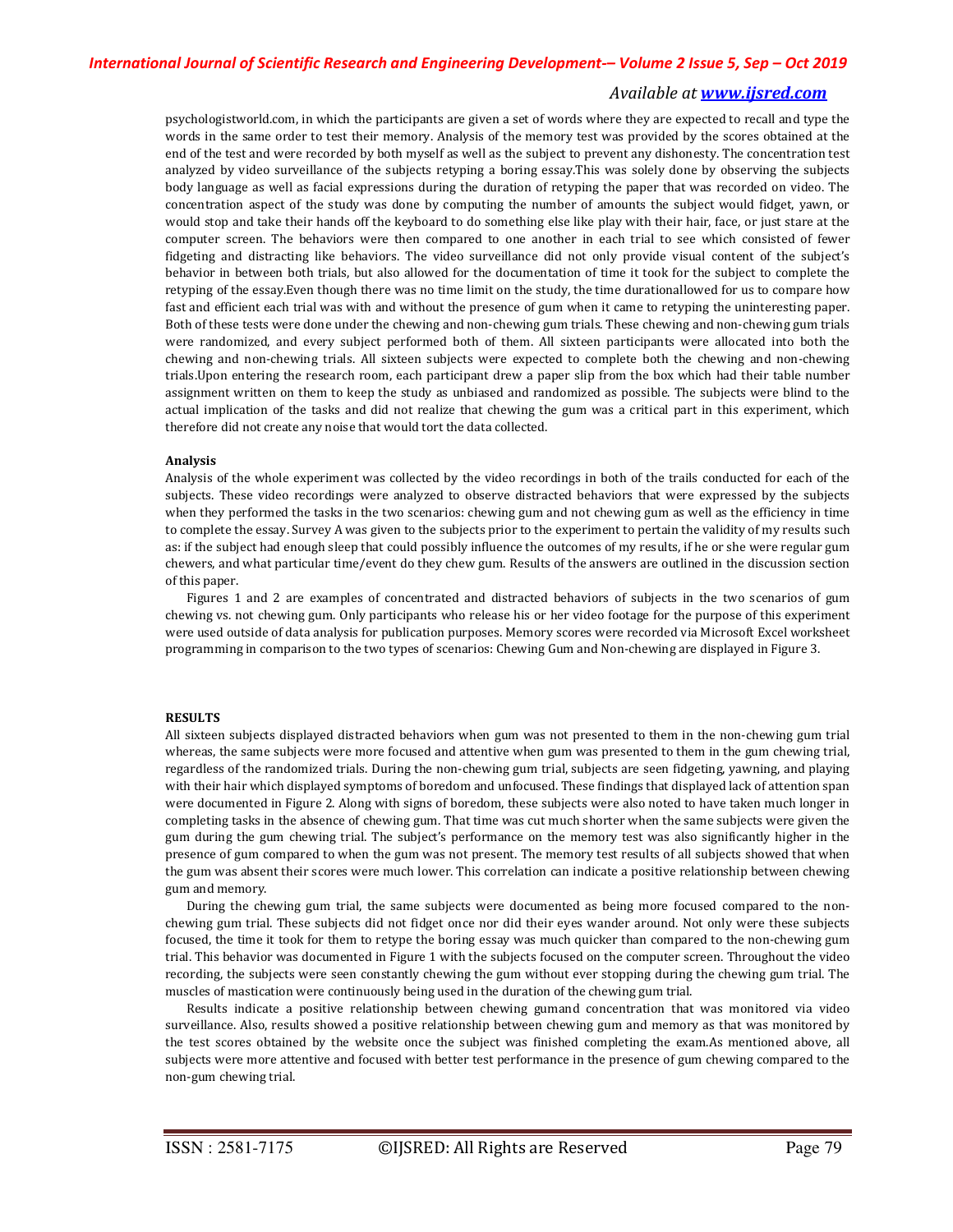*International Journal of Scientific Research and Engineering Development-– Volume 2 Issue 5, Sep – Oct 2019 Available at www.ijsred.com* 



*Figure 1. Concentrated Behaviors with Chewing Gum*

Subjects were monitored via web cam recorder which showed that they were attentive when retyping an essay while chewing gum. They showed no signs of distraction and not once did they fidget.



*Figure 2. Distracted Behaviors with Non Chewing*

The same subjects shown in Figure 1 are shown here, but in a trial where no gum chewing was allowed. Subjects had to retype the same essay without chewing gum, and results showed a distracted behavior where subjects are seen fidgeting. The subjects had zero fidget movements when they chewed gum, but during the non gum chewing trial, the fidgeting movements were present anywhere from two to three hand movements around the head and face.

The memory test scores did show a correlation between chewing gum and test scores. Subjects who chewed gum in their first trial scored higher compared to when they were not chewing. During the non chewing gum trial, the scores ranged between 4 and 6 out of a total of 12 words. Meanwhile, during the gum chewing trial the scores ranged from 8 to 10. Memory did improve in the gum chewing trial when compared to the non gum chewing trial. When the subject was not given gum, the average score was 7.9375, but in the gum chewing trial, the average score increased to 9.125. When comparing memory scores in both trials, the gum chewing trial consisted of much higher scores compared to the non gum chewing trial which concludes that memory was better during gum chewing. Despite the results of the test scores in each of the trials, my data was not significant since my T-Test value was 0.07847174. Figure 3 shows a table with the results of mean, standard deviation, standard error, as well as t-test values for each trial.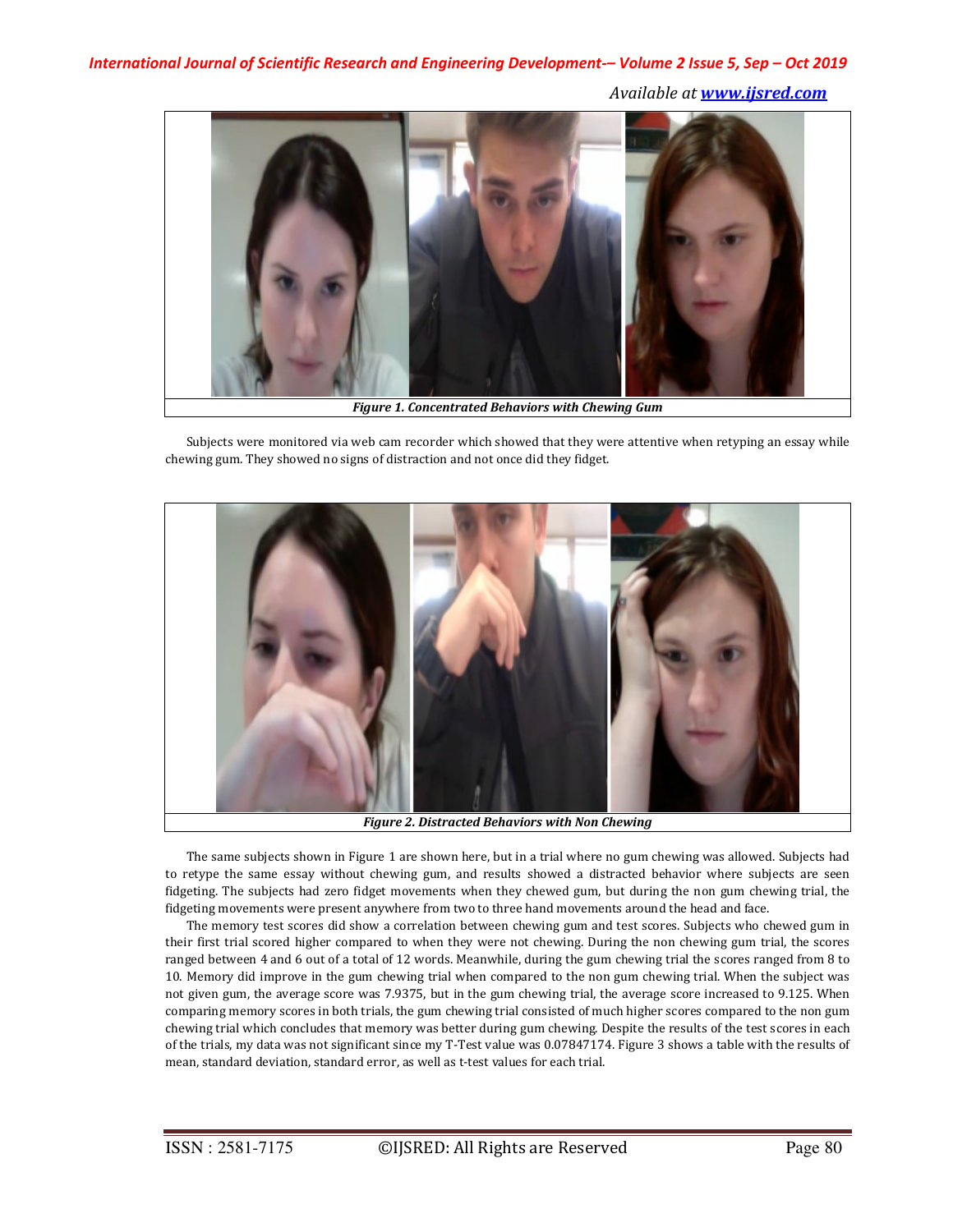## *International Journal of Scientific Research and Engineering Development-– Volume 2 Issue 5, Sep – Oct 2019*

*Available at www.ijsred.com* 



Results show that the error bar is low in both situations. Memory score reveals that subjects who did chew gum had a significant higher score on the test compared to subjects who did not chew while taking the memory test.

|                                                | Gum         | No Gum      |
|------------------------------------------------|-------------|-------------|
| Mean                                           | 9.125       | 7.9375      |
| Std. Dev.                                      | 2.777888887 | 2.048373338 |
| Std. Error                                     | 0.717247826 | 0.528887722 |
| T-Test                                         | 0.078471738 |             |
| <b>Table 1. Table of Obtained Calculations</b> |             |             |

Results from the table above show the mean, standard deviation, standard error, as well as the T-test.Data was collected from each group results: chewing gum and non-chewing. In Table 1, the bar graph shows little standard error in both trials.

#### **DISCUSSION**

Throughout the study, prevention of noise was the main target when conducting the trials. The task to keep the study as smooth as possible without any of the participants interacting with one another was one of the main challenges. In order to prevent noise, the subjects were placed far away from one another and separated by table dividers. This prevented the interactions of the subjects from one another as well as created a noise free environment so the participants can solely focus on getting the tasks done efficiently.

Even though the results showed otherwise, data obtained from the memory test as well as the concentration video monitor showed a relationship. The results suggest further future studies on this topic to obtain more accuracy of data.Although the results were not sufficient based on lack of data, more subjects are needed in order to obtain sufficient amount of data. The results obtained were classified as not significant simply due to the T-Test value.I believe this had a lot to do with the lack of subjects, therefore I believe this data can be accepted and significant with more subjects.

The significance of these results can be utilized to promote effectiveness of a safer alternative for functional attention medications. The goal of this study was to find an effective method to help individuals with their concentration and memory without the use of certain medications. I accomplished that goal and found that gum chewing is an effective and alternative way to help individuals to concentrate and memorize. This cheap and healthy alternative is capable of also helping students in their stressed school lives.

Students can use the gum chewing method prior to taking tests to help them concentrate and reduce the stress levels that prior studies have shown with the use of gum;also, students can use this effective method to help memorize certain school related tasks. Not only is gum chewing effective amongst students, but also with any individual who has problems focusing and memorizing certain tasks that are essential for everyday lives. This study can be further elaborated in regards with stress and how chewing gum can prevent individuals in stressful environments without the use of medical drugs that can harm our bodies. If we continue to research on effective alternatives to medical pharmaceuticals with